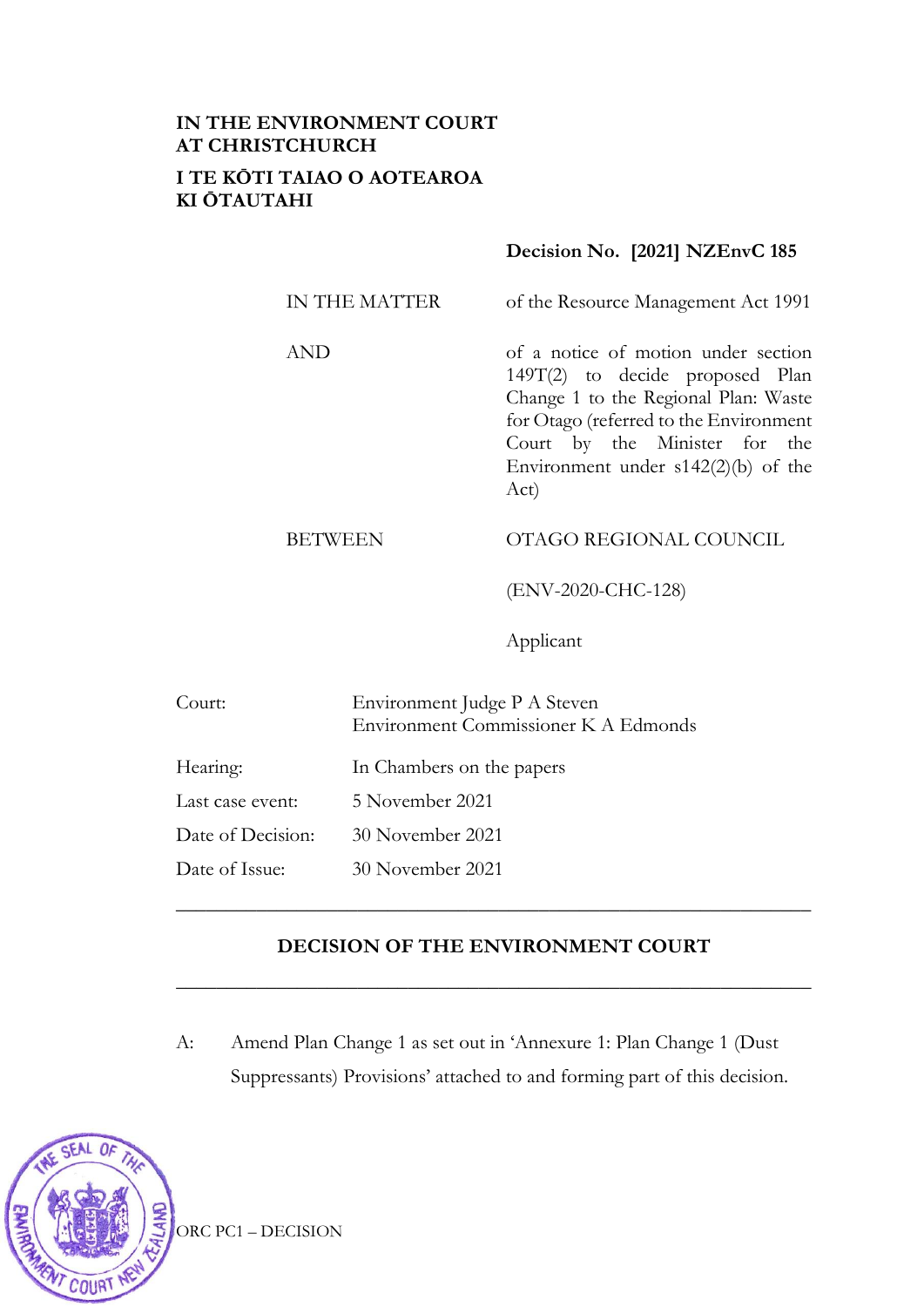#### **REASONS**

#### **Introduction**

[1] The Regional Plan: Waste for Otago ('the Waste Plan') was made operative in 1997 and has not been amended or reviewed under s79 of the Resource Management Act 1991 ('the Act') since that time. It is now out of date with current expectations for environmental management. The entirety of the Waste Plan is intended to be reviewed alongside the operative Regional Plan: Water for Otago in the preparation of a new Land and Water Regional Plan ('new regional plan').

[2] Plan Change 1 ('PC1') addresses two pressing issues with the existing Waste Plan provisions to improve environmental outcomes in the interim. This decision only deals with the topic of the use of dust suppressants, and particularly, waste oil in Chapter 6 (and not the topic of landfills).

[3] The Minister for the Environment directed that PC1 be referred to the Environment Court under s142(2)(b) of the Act to give a decision on the provisions and matters raised in submissions.

[4] Along with the Regional Council, five of the nine parties who gave notice of their intention to become a party to the PC1 proceedings under s274 of the Act relating to Chapter 6 participated in mediation and signed the mediation agreement resolving all submission points. <sup>1</sup> Two s274 parties did not attend the mediation, but specifically advised that they would abide the outcome of the mediation.<sup>2</sup> Two further s274 parties advised they would not be attending the mediation, but did

<sup>1</sup>Director-General of Conservation; Federated Farmers New Zealand - Otago and North Otago provinces; Te Rūnanga o Moeraki, Kāti Huirapa Rūnaka ki Puketeraki, Te Rūnanga o Ōtākou and Hokonui Rūnanga (Kāi Tahu ki Otago); Royal Forest and Bird Protection Society of New Zealand Inc; and Ngāi Tahu Ki Murihiku (Te Ao Marama).

<sup>2</sup> Otago Fish and Game Council and the Central South Island Fish and Game Council; Matthew Sole.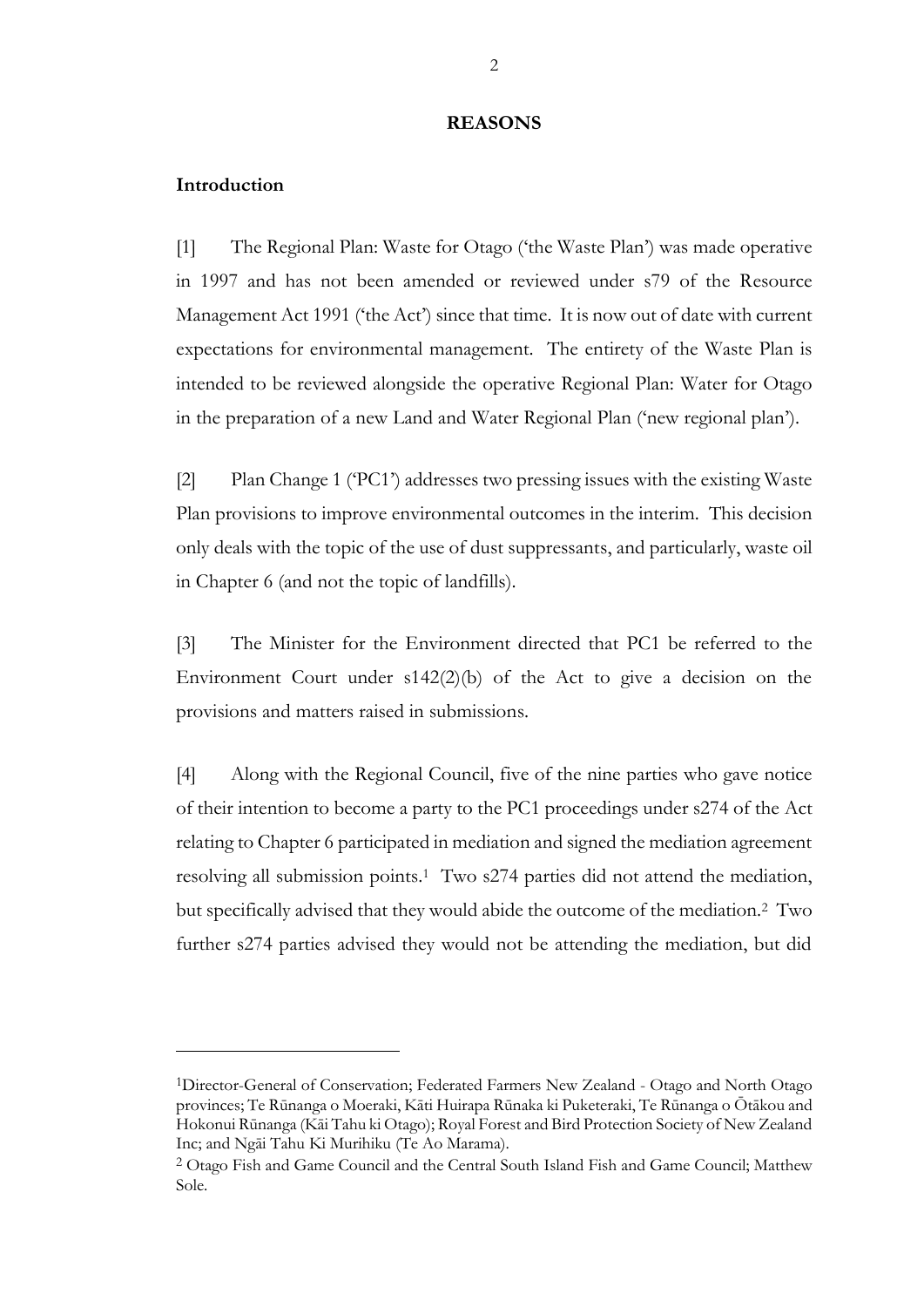not specifically advise they would abide the outcome of mediation.<sup>3</sup> Parties participated in court-assisted mediation on the provisions of Chapter 6 of PC1 on 6 September 2021.

[5] On 5 October 2021 the court convened a telephone conference to discuss the dust suppressants (Chapter 6) topic and whether the matter was to proceed to hearing or could be dealt with on the papers. The parties at the conference agreed that the matter could be dealt with on the papers, however, for the avoidance of doubt, the other parties were given an opportunity to lodge any objection by Friday 22 October 2021. No objections were received, with the court issuing a Minute on 5 November 2021 advising the topic will be dealt with on the papers and will not proceed to a formal hearing, but reserving leave for any party to apply for further (or other) directions.

[6] A joint memorandum dated 5 November 2021 was signed by each of the s274 parties who attended mediation and signed the mediation agreement. The joint memorandum was filed with the court and sent to all other s274 parties who have an interest in Chapter 6 of PC1. That memorandum contains the mediation agreement, the Environment Court's obligations in relation to call-in, an explanation of the mediation agreement, and seeks a decision of the court. Appendix 1 helpfully sets out the general legal requirements under the Act applicable to Chapter 6 of PC1.

[7] An affidavit of Dolina Lily Lee, a senior analyst freshwater and land at Otago Regional Council, in support of the provisions agreed at mediation to Chapter 6 of PC1, was prepared in her capacity as an expert. In that affidavit Ms Lee acknowledges that she has read, understands and complies with the Code of Conduct for Expert Witnesses contained in the Environment Court Practice Note

<sup>&</sup>lt;sup>3</sup> James Miles advised in writing that he could not attend mediation but wished to know the outcome; Te Rūnanga o Ngāi Tahu advised in writing that it would not attend mediation and that its interests are aligned with those of Ngāi Tahu Ki Murihiku (Te Ao Marama). Both responses are tantamount to agreeing to abide the court's decision.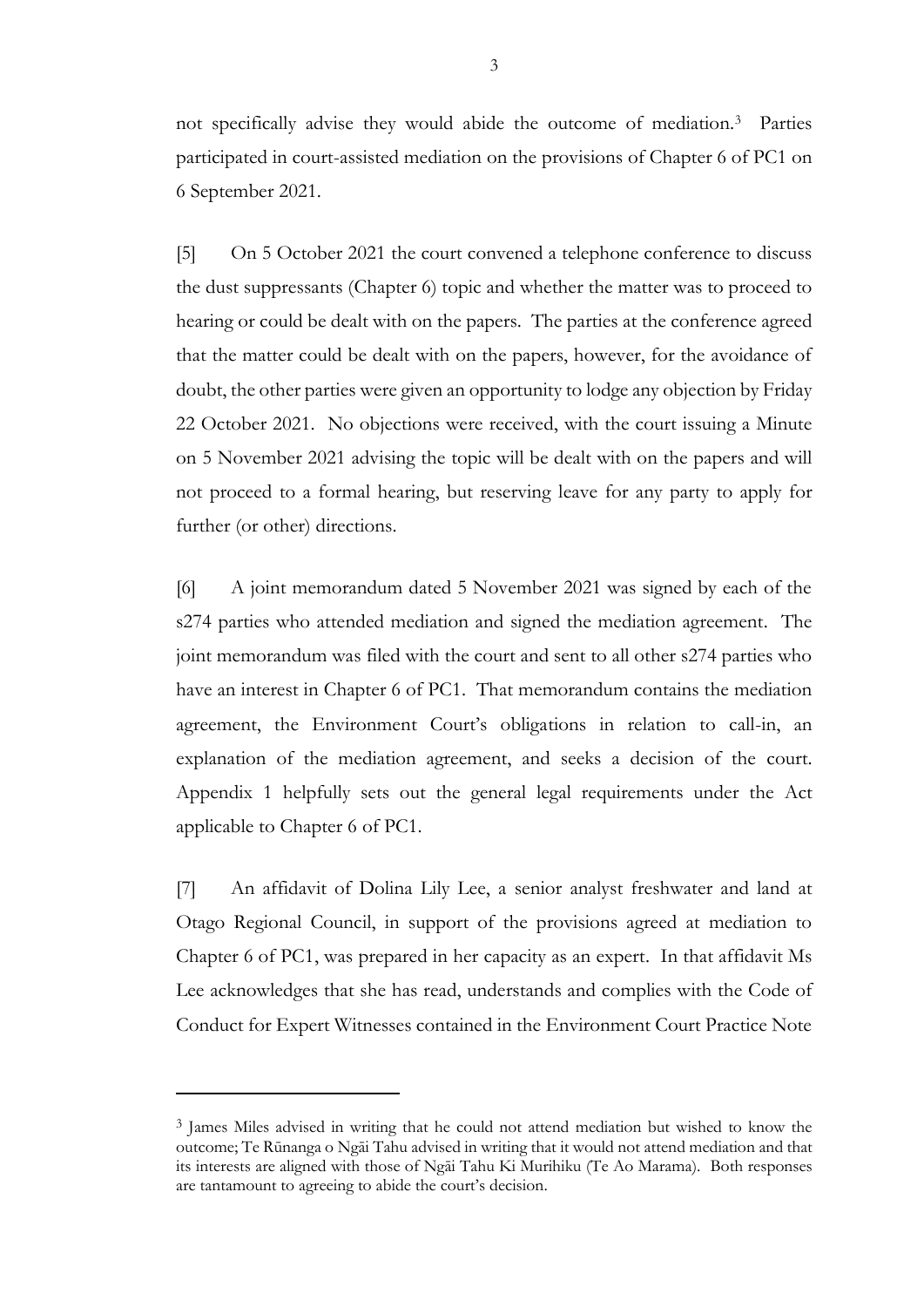dated 1 December 2014.

[8] Ms Lee's affidavit addresses the background to Chapter 6 of PC1, an explanation of the changes introduced by PC1, a summary of the submissions received, and the amendments agreed through mediation and supporting reasons. She also considers the outcomes to be achieved under Chapter 6 and the relationship of Chapter 6 with other planning instruments, including those introduced since the notification of PC1. In Annexure 2 Ms Lee provides the changes to Chapter 6 provisions in the notified plan change (in red text) and further amendments agreed at mediation (in green text) along with footnotes indicating the scope for those. In Annexure 4 Ms Lee considers and makes recommended decisions on the relief sought in all the submissions with reasons, including on submissions from submitters who were not s274 parties, on Chapter 6 provisions in the notified plan change.

#### **The Law**

[9] A plan change must be prepared in accordance with the Regional Council's functions under s30 (in this case s30(1)(f) "the control of discharges of contaminants into or onto land, air or water …") and the provisions of Part 2 of the Act. Chapter 6 must give effect to the New Zealand Coastal Policy Statement, any applicable national policy statements, including of particular relevance, the National Policy Statement for Freshwater Management 2020 ('NPS-FM 2020') (to the extent that there is scope to do so) and any regional policy statement.

[10] There are two relevant regional policy statements: the partly operative Regional Policy Statement (all provisions made operative on 15 March 2021 except provisions relating to the Port Otago High Court decision) and the proposed Otago Regional Policy Statement notified in June 2021. The court is to have regard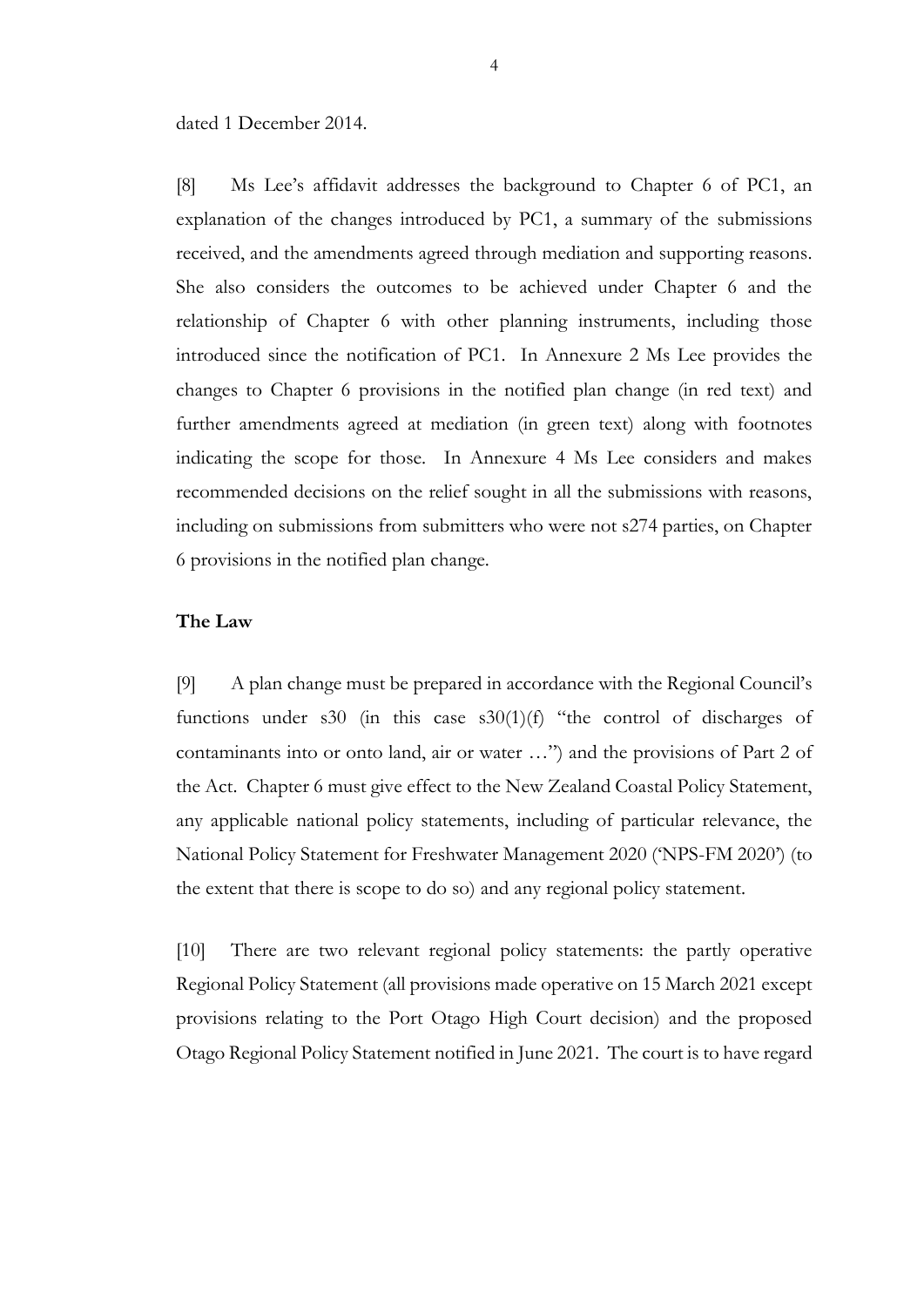to the proposed policy statement.<sup>4</sup>

[11] Chapter 6 must also not be inconsistent with either of the two water conservation orders in Otago, or any other regional plan for the region. The court is also to have regard to the consistency with any proposed or operative regional policy statements and plans of the adjacent regional councils – Southland Regional Council, Canterbury Regional Council and West Coast Regional Council.

[12] There is also a requirement to have regard to other matters including any relevant management plans under other Acts,<sup>5</sup> and to take into account<sup>6</sup> any relevant planning document recognised by an iwi authority. 7

[13] The proposed policies and rules must be examined in accordance with s32 of the Act as to whether they are the most appropriate way to achieve the objectives by identifying other reasonably practicable options for achieving the objective and assessing their efficiency and effectiveness. That requires identifying benefits and costs and assessing the risk of acting or not acting if there is insufficient information. In the context of Chapter 6 of PC1, an amending proposal, the examination must relate to the provisions and objectives of Chapter 6 and the objectives of the Waste Plan to the extent that those objectives are relevant to the objectives of the plan change and would remain if PC1 were to take effect.<sup>8</sup>

[14] Section 70(1)(b) specifies requirements to be satisfied before including a

<sup>4</sup> "Have regard to" requires the decision-maker to give genuine attention and thought to the matter. *Unison Networks Ltd v Hastings District Council* [2011] NZRMA 394 (HC) at [70].

<sup>5</sup> Section 66(2)(c) of the Act. The Otago Sports Fish and Game Management Plan 2015-2025 was had regard to.

<sup>6</sup> "Take into account" requires that the decision-maker must address the matter and record it has been addressed in the decision; but the weight of the matter is for the decision-makers' judgment in light of the evidence. *Unison Networks Ltd v Hastings District Council* [2011] NZRMA 394 (HC) at [70].

<sup>7</sup> The following iwi management plans are relevant to Chapter 6 – Kāi Tahu ki Otago Natural Resource Management Plan 2005; Te Tangi a Tauira: Ngāi Tahu ki Murihiku Natural Resource and Environmental Iwi Management Plan 2008; and Waitaki Iwi Management Plan 2019. 8 Section 32(3) of the Act.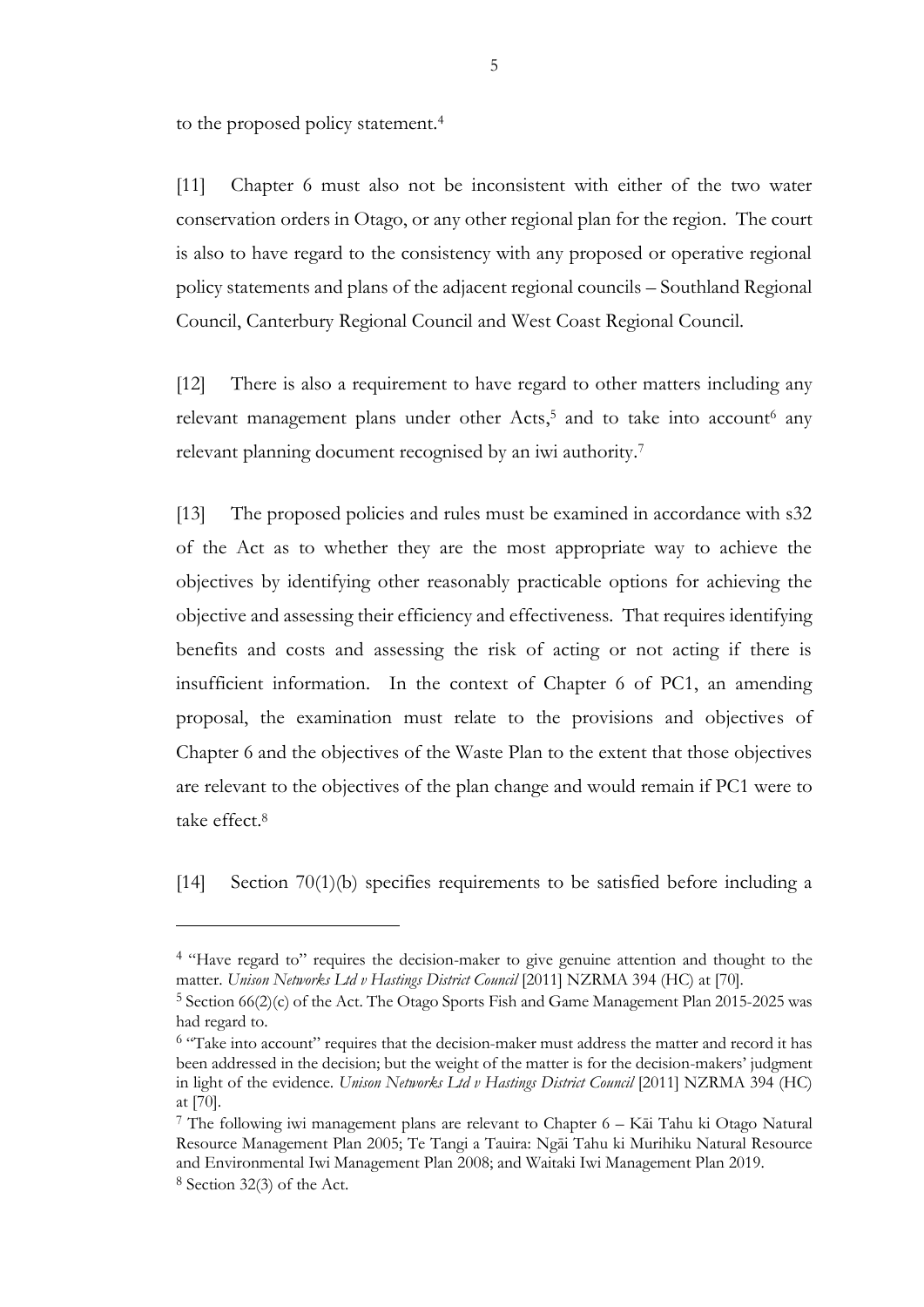rule in a regional plan that allows as a permitted activity a discharge of a contaminant onto or into land in circumstances which may result in that contaminant (or any other contaminant emanating as a result of natural processes from that contaminant) entering water. Those requirements are to be satisfied that no specified effects, as described in  $s70(1)(c)$  to (g), are likely to arise in the receiving water after reasonable mixing.

#### **The Plan Change**

[15] The Section 32 Evaluation Report ('the s32 report') accompanying the notified plan change describes the current issues or the problem the plan change is dealing with as follows:<sup>9</sup>

There is a large network of unsealed roads in Otago, including approximately 1,800 kilometres in the Central Otago and Clutha districts alone. Dust from gravel roads can pollute the air, reduce visibility and road safety and generally be a nuisance for rural residences. Some residents apply dust suppressants to the roads close to their properties, including waste oil (primarily waste engine oil) or apply to their local territorial authority to have it applied on their behalf.

Some territorial authorities within the Otago region have already begun phasing out the use of waste oil as a dust suppressant. …

Waste engine oil contains a large number of hazardous contaminants, including a number of carcinogens (Ward, 2016). These substances are known to be hazardous to both human health and the environment. Contaminants can be transferred to the environment when the oil is applied to roads or once the surface of the oiled road breaks down. When the surface breaks down and the road becomes dusty again, contaminants can bind to the dust and be blown into the air or shifted by traffic or water. There are safer alternatives to waste oil for human and environmental health … .

Used oil is classified as a hazardous substance under the Hazardous Substances

<sup>9</sup> Section 32 Evaluation Report 9 April 2020 at [4.4.1.3].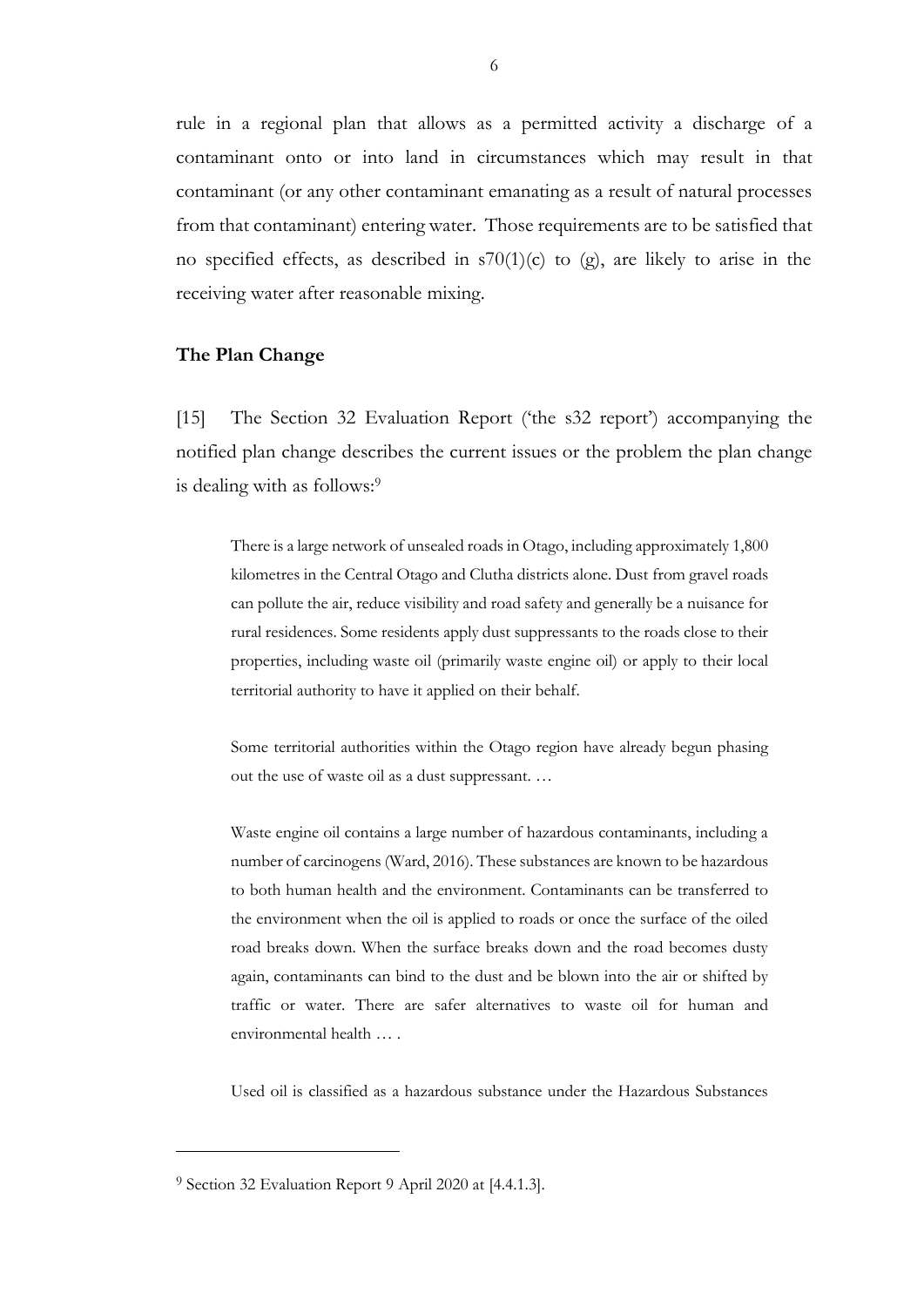and New Organisms Act 1996 (HSNO) … .

Approvals under HSNO set controls for hazardous substances throughout their lifecycle, such as requirements for storage, identification, emergency management and disposal. The Environmental Protection Authority's code of practice for *Managing and handling used oil* specifically states inappropriate methods of disposal for waste oil, which include disposal on the ground and any practices in which the used oil may cause contamination of the ground and ground water, migrate to watercourses, contaminate air or have negative impacts on humans, plants, animals or other organisms. Applying waste oil to roads is likely to be considered an inappropriate disposal method under HSNO.

[16] The s32 report states: <sup>10</sup>

… The most relevant objectives in the Waste Plan are:

- **6.3.1:** To avoid, remedy and mitigate the risk to the environment and human health from hazardous substances and hazardous wastes.
- **6.3.2:** To avoid, remedy and mitigate the harmful effects of hazardous substances and hazardous wastes on traditional water, land and mahika kai values of importance to Kāi Tahu.

The objective of this proposal is to manage the adverse effects arising from the use of dust suppressants.

[17] As notified, PC1 proposed amendments to Chapter 6 to one existing policy and two existing rules, and the inclusion of one new rule to incentivise the use of appropriate dust suppressants and prohibit the use of waste oil. A new definition of "waste oil" is:

Any oil that has been refined from crude oil, or any synthetic hydrocarbon oil, that has been used, and as a result of such use, has become unsuitable for its original purpose due to the presence of impurities or contaminants or the loss of original properties.

<sup>10</sup> Section 32 Evaluation Report 9 April 2020 at [4.4.1.2].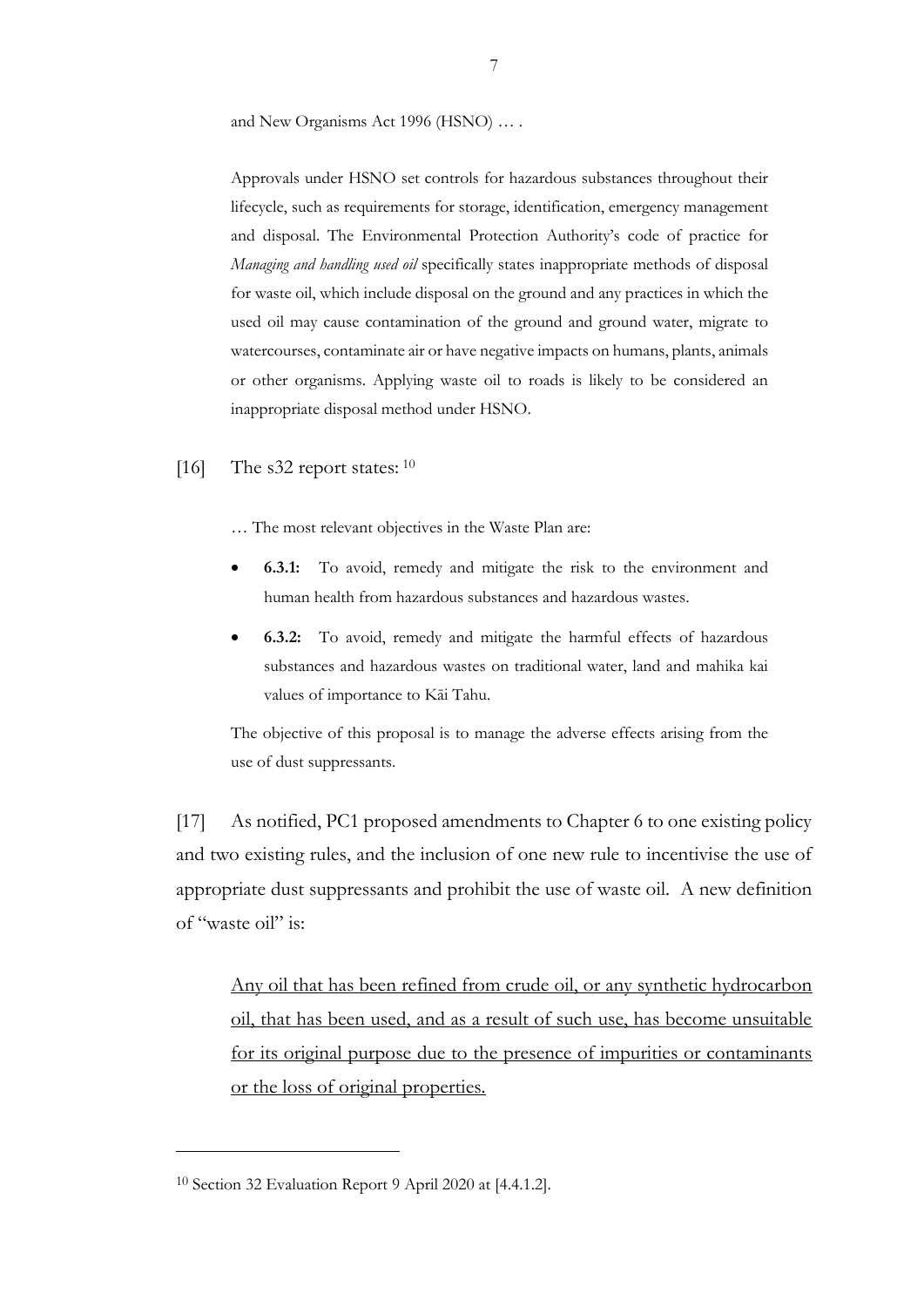[18] Policy 6.4.10 is amended to read:

To discourage prevent waste oil being used as a dust suppressant and provide for the use of safer alternatives.

[19] Amendments to two existing rules for a permitted activity and discretionary activity replace references to "oil or substances containing oil" with "dust suppressants".

[20] The permitted activity Rule 6.6.2 has requirements for the discharge of dust suppressants onto or into land not to be a hazardous substance or to be approved under HSNO with its use and discharge undertaken in accordance with all conditions of that approval. The discharge must also not produce an objectionable odour, or a conspicuous oil or grease film, scum or foam in any lake, river, natural wetland (as amended at the mediation from "Regionally Significant Wetland" and covered below) or the coastal marine area, or drain or water race flowing to the foregoing or bore or soak hole in certain circumstances. Neither must a discharge be undertaken in a manner that results in ponding or overland flow entering those specific water bodies or the coastal marine area or a drain or water race going to those locations.

[21] The discretionary activity Rule 6.6.3 for a discharge that is not a permitted activity states that the dust suppressant must not be waste oil.

[22] A new Rule 6.6.4 provides that the discharge of waste oil onto or into land or into water is a prohibited activity.<sup>11</sup>

[23] Anticipated Environmental Result 6.7.6 is amended to read:

The use of waste oil as a dust suppressant is avoided, and the adverse effects

<sup>&</sup>lt;sup>11</sup> Except as provided for by Rules 6.6.1 (Operation of facilities for the treatment or disposal of hazardous wastes), 7.6.1 or 7.6.2.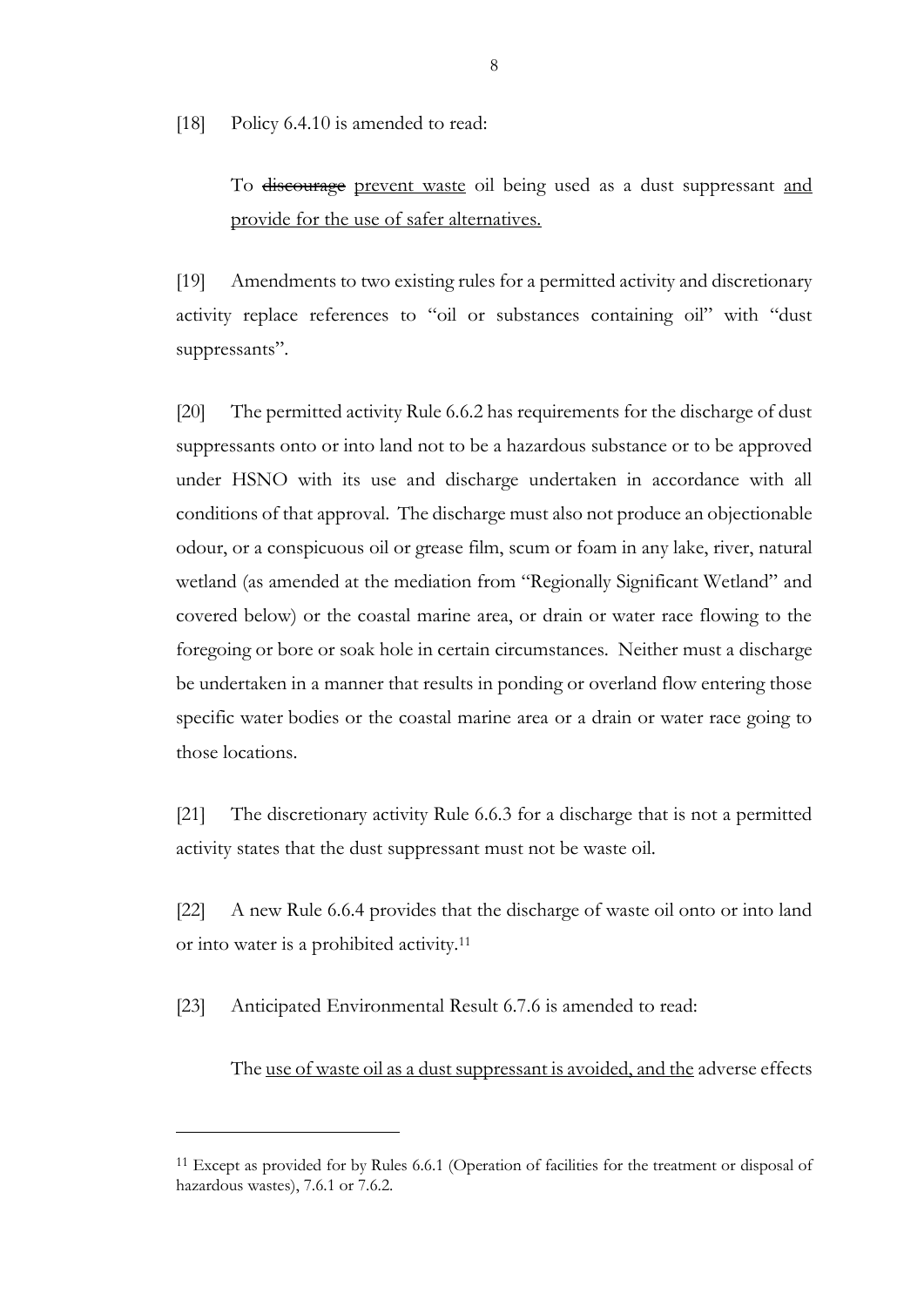of the use of other waste lubricating oil as a dust suppressants are avoided, remedied or mitigated.

#### **Amendments agreed at mediation and supporting reasons**

[24] Two changes were agreed at mediation. One was the amendment of the last sentence of the explanation to Policy 6.4.10 from "waste oil should no longer be applied as a dust suppressant" to "waste oil must not be applied as a dust suppressant" as more consistent with the prohibition on the use of waste oil in the plan change.

[25] A second amendment was that 'natural wetland' should replace 'Regionally Significant Wetland' because the latter are not identified in the Waste Plan (as they are in the Regional Plan: Water). This was considered to better give effect to the direction in the NPS-FM 2020 in relation to Policy 6 to protect the values of natural inland wetlands. It was also agreed that the reference in the rule should be "natural wetlands" so that artificial wetlands are not captured.

[26] Ms Lee also prepared an analysis under s32AA of the Act for the version of the Plan Change agreed at mediation against that for Chapter 6 as notified.<sup>12</sup> She concluded that the mediated version is the most efficient and effective to achieve the objective of PC1 of improving environmental outcomes for targeting a specific activity known to be contributing to water quality issues, until the review of the Waste Plan is completed as part of an integrated new regional plan.

#### **The Evidence**

[27] Ms Lee addressed those planning instruments that were not directly addressed in the s32 report in relation to the plan change as a whole with the mediated amendments.<sup>13</sup> That included, her opinion, that the outcomes sought in

<sup>12</sup> Annexure 3 – s32AA evaluation for Chapter 6.

<sup>13</sup> At [47]-[48].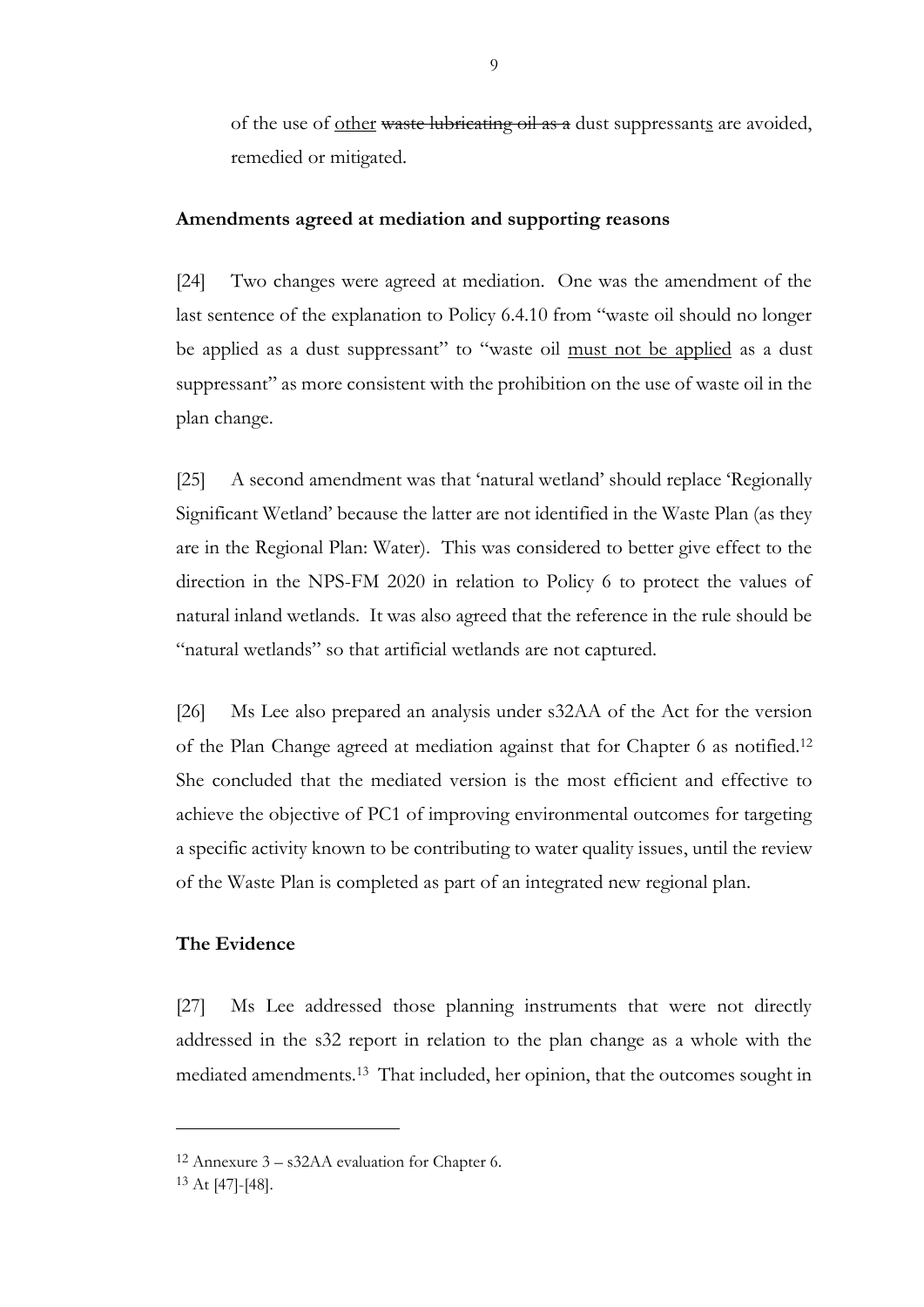the Plan Change are consistent with the Waitaki Iwi Management Plan 2019, not inconsistent with the Water Conservation (Mataura River) Order 1997 and not inconsistent with the regional policy statements and plans of the adjacent regional councils of Canterbury, Southland and West Coast.

[28] Of particular note is the NPS-FM 2020 that came into force on 3 September 2020 and the proposed Otago Regional Policy Statement notified in June 2021, both dating from well after the notification of PC1. We note that the NPS-FM 2020 has as its fundamental concept, Te Mana o te Wai. 14

[29] Following on from NPS-FM 2020, the proposed Otago Regional Policy Statement is a significant change from the partly operative Regional Policy Statement 2019 in its structure and content.<sup>15</sup> Ms Lee gave evidence that Chapter 6 does not give full effect to either superior document and is not required to do so at this time.

[30] Ms Lee gave evidence that as an interim measure the plan change seeks to strengthen Otago's planning framework by targeting specific activities known to contribute to water quality issues. The use of waste oil as a dust suppressant has been identified as an activity with the potential to have a negative impact on water quality and to have effects on human health. The changes proposed to Chapter 6 strengthen the objective addressed by the plan change, requiring that waste oil must not be used as a dust suppressant and that there are stringent requirements for alternative dust suppressants as a permitted activity. Ms Lee considered that the plan change provisions are a step in the right direction under both superior documents.

<sup>14</sup> See *Re Otago Regional Council* [2021] NZEnvC 164.

<sup>15</sup> See *Re Otago Regional Council* [2021] NZEnvC 164.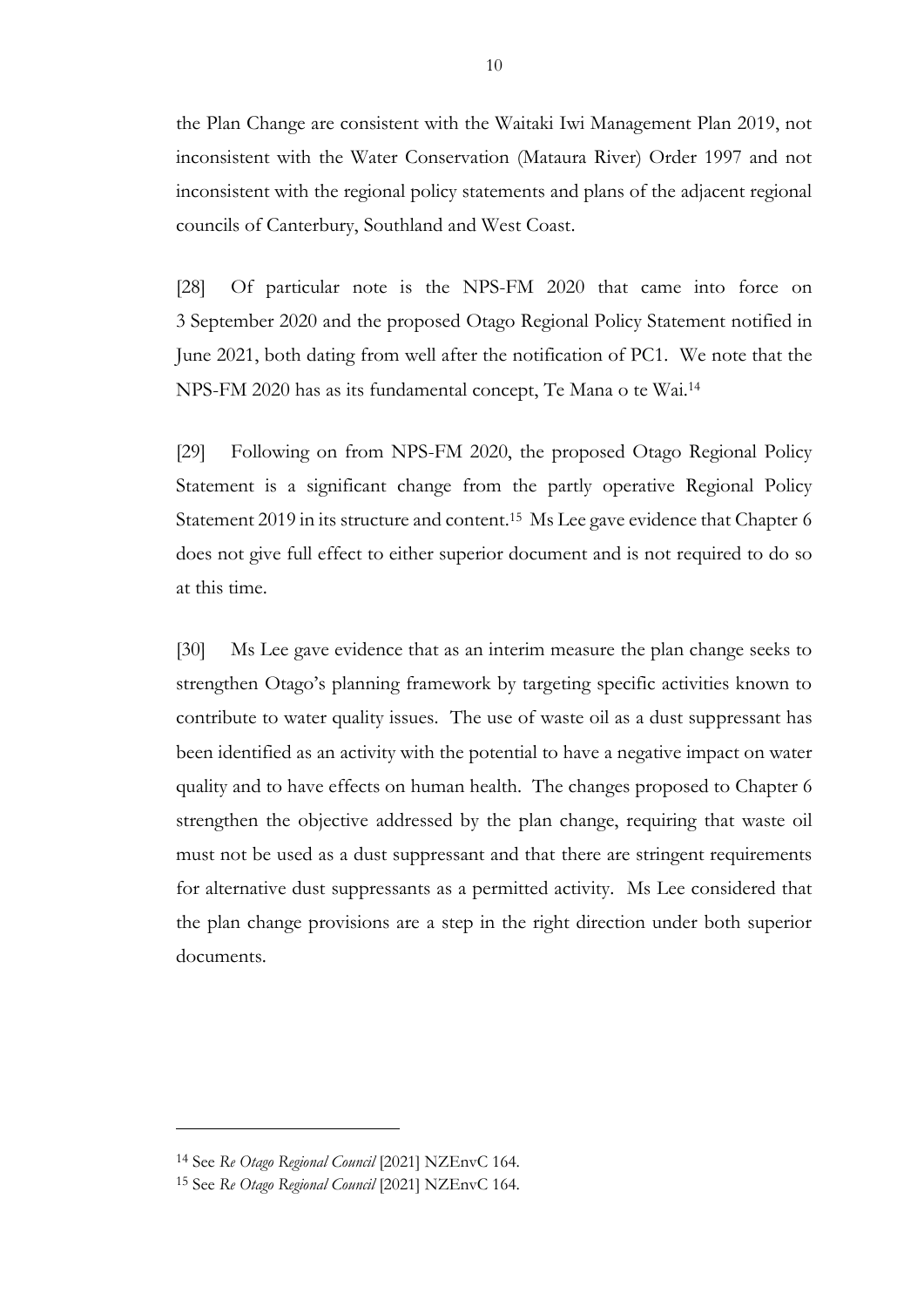#### **Consideration**

[31] We concur with the evidence of Ms Lee.

[32] We accept that the use of waste oil as a dust suppressant is no longer considered acceptable practice and there are safer alternatives. Prohibiting the use of waste oil as a dust suppressant and encouraging the use of other safer alternatives will contribute towards improving water quality.

[33] Evaluating the changes to the provisions against Chapter 6, Objective 6.3.1, we conclude that the direction in Policy 6.4.10 '[t]o prevent waste oil being used as a dust suppressant' and a new rule prohibiting the discharge of waste oil to "avoid" the risk to the environment and human health, are the most appropriate ways to achieve the objective. The direction in Policy 6.4.10 '[to] provide for the use of safer alternatives' is implemented through the stronger controls in the requirements that are to be met for a dust suppressant to be a permitted activity, along with a full discretionary activity otherwise, is also the most appropriate approach.

[34] In making our decision we also accept that the plan change provisions are a step in the right direction under both the NPS-FM 2020 and the proposed Regional Policy Statement.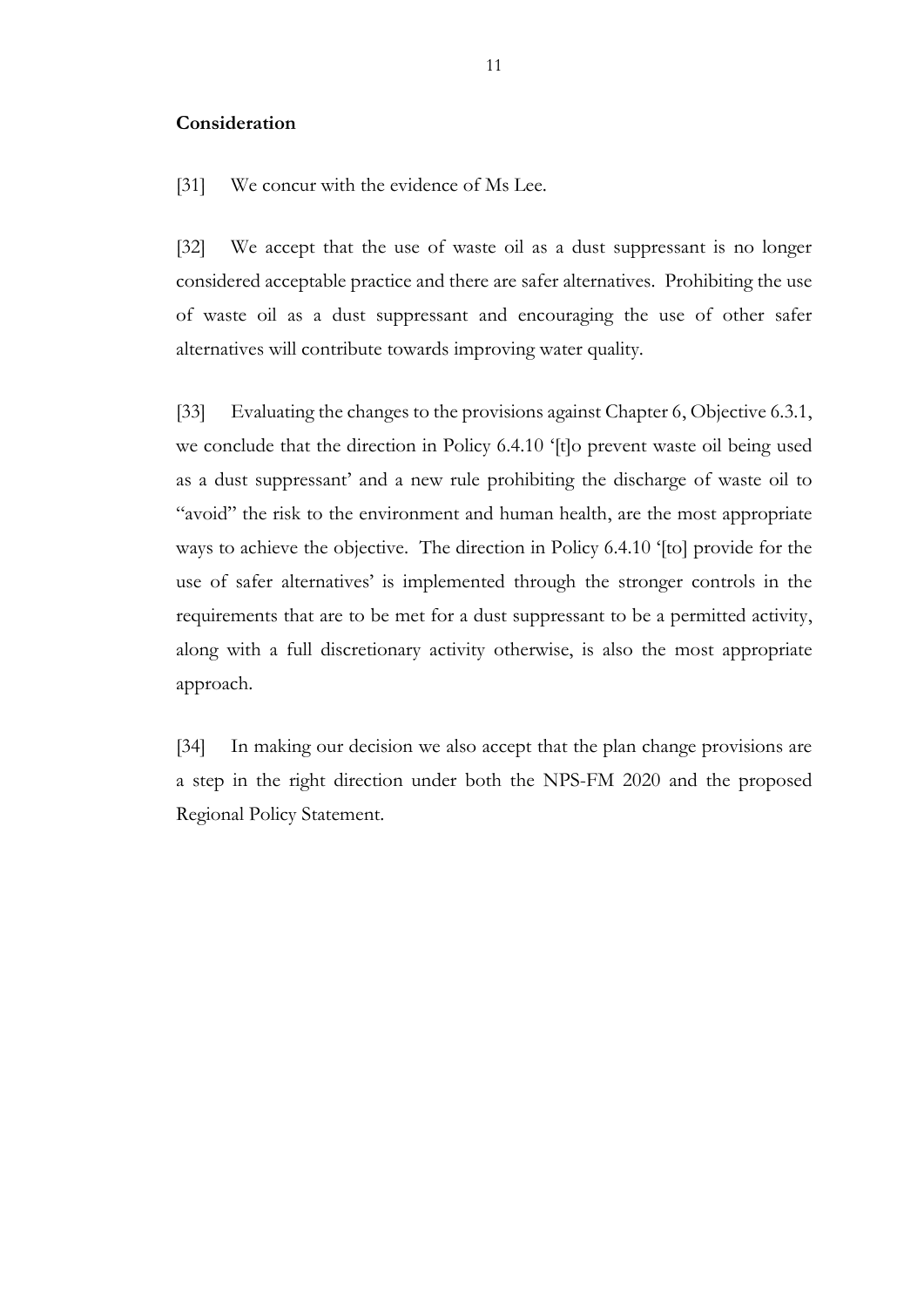#### **Outcome**

[35] Pursuant to s149U(6) and cl10(1) to (3) of Schedule 1 of the Resource Management Act 1991, the court's decision on Plan Change 1 is to amend it as set out in 'Annexure 1: Plan Change 1 (Dust Suppressants) Provisions' attached to and forming part of this decision.

For the court

 $-$  3 **P A Steven**

**Environment Judge**



**ENT COURT**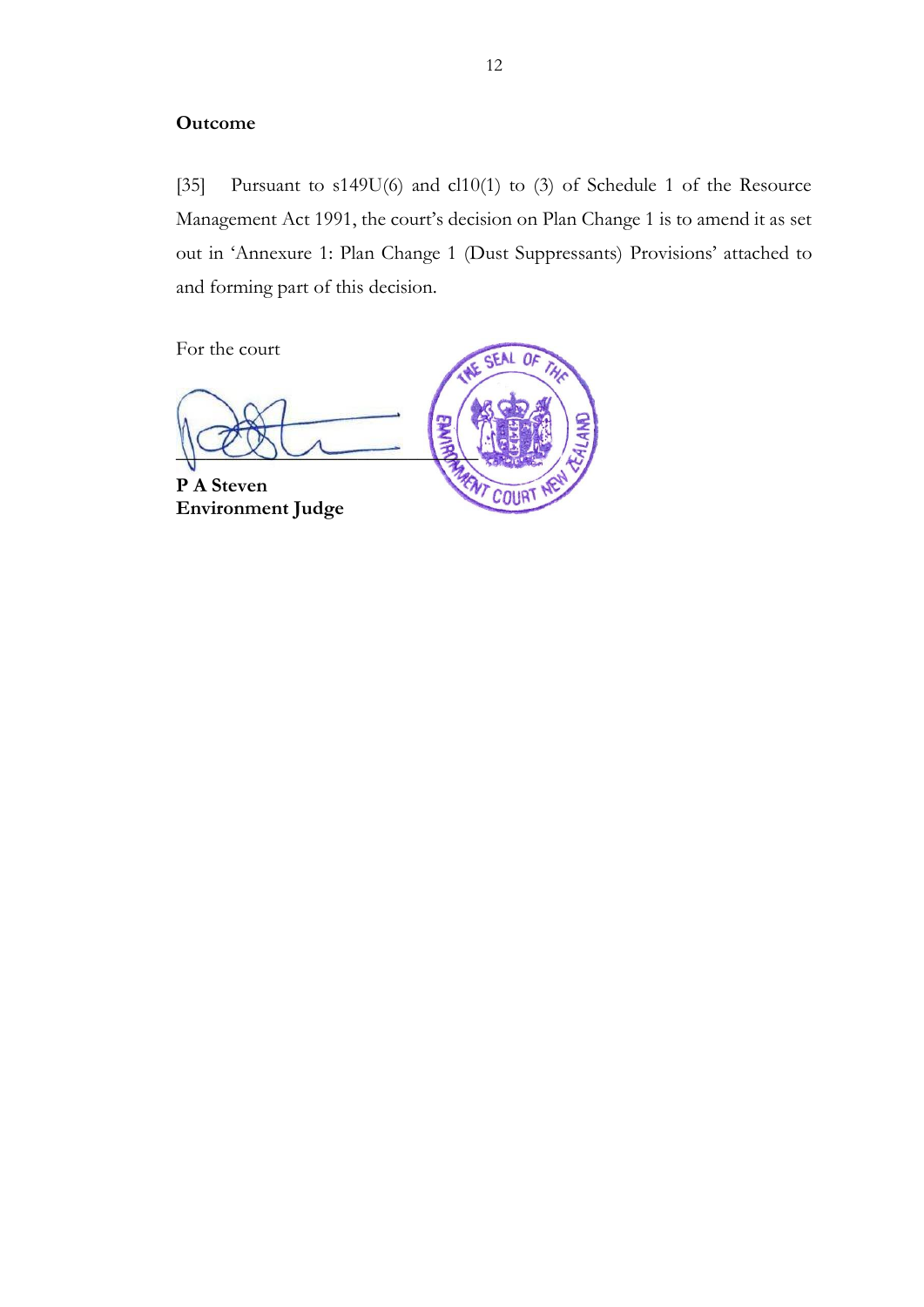## **Annexure 1:**

## **Plan Change 1 (Dust Suppressants) Provisions**

### **Section 6.1.2.2 Waste oil**

Waste oil accounts for possibly the largest quantity of low toxicity waste generated. All motor vehicle users generate waste oil and it is also produced wherever machinery is used. Oil has adverse environmental effects on any receiving waters or land. The toxicity of oil derives from heavy metal additives or combustion products.

The Waste Lubricating Oil Survey of Otago (Otago Regional Council 1991) estimated that 700,000 litres of waste oil are generated in Otago annually. Of this, 250,000 litres are re-refined for fuel, and a further 200,000 litres are re-refined for lube use. Due to the availability of cheaper overseas oil the volume re-refined for lube use in Otago has significantly decreased over recent years. There are also problems in the refining process, as disposal of acid tar is required.

Over 200,000 litres of waste oil per year is disposed of by inappropriate or unknown methods, or is being stored prior to treatment or disposal. Waste oil has been disposed of into the ground, burnt, or spread over roads as a dust suppressant.

Re-refining waste oil for use as a fuel for industrial use can potentially use much of the waste oil produced in the South Island.

#### **Issue 6.2.5**

### **Hazardous substances and hazardous wastes have an adverse effect on the environment**

#### **Explanation**

Adverse environmental effects, such as the contamination of water or soils, can result from spills, unsuitable storage, inappropriate usage and disposal. This includes agricultural chemicals and the spreading of waste oil on roads.

…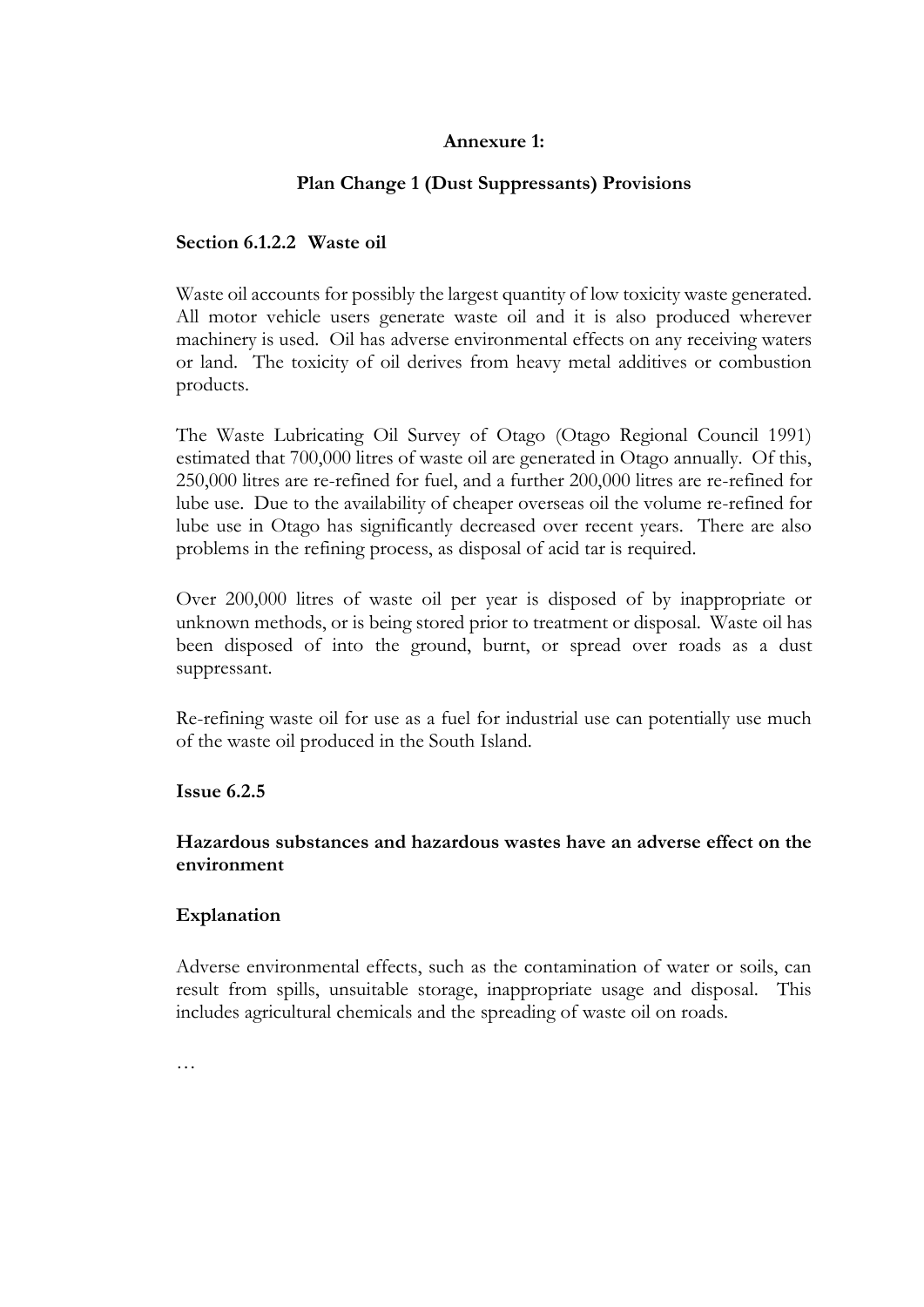#### **Objective 6.3.1**

#### **To avoid, remedy and mitigate the risk to the environment and human health from hazardous substances and hazardous wastes**

#### **Explanation**

Otago's environment, including its communities, must be protected from the adverse effects of hazardous substances and hazardous wastes, associated with legitimate activities, or which arise by way of accidents.

*Policies 6.4.1 – 6.4.12 Methods 6.5.1 – 6.5.25 Rules 6.6.1 – 6.6.4*

#### **Policy 6.4.10**

#### **To prevent waste oil being used as a dust suppressant and provide for the use of safer alternatives**

#### **Explanation**

In parts of Otago, waste oil has historically been used as a dust suppressant on roads. This practice can give rise to environmental contamination as a consequence of heavy metals and other noxious elements within the oil entering the ground in the areas treated, and water bodies where runoff occurs. Wind or traffic derived dust can spread the contamination and, depending on the nature of the substances, these can be a hazard to public health. Present technologies identify lead concentrations to be of greatest concern. With safer alternatives now more readily available, waste oil must not be applied as a dust suppressant.

*Methods 6.5.3, 6.5.22, 6.5.25*

#### **Method 6.5.6**

Advocate to central government to promote the recycling and reuse of waste oil by the removal of positive disincentives (duty and tax) and the adoption of policies to promote reuse, on the basis of environmental damage resulting from dumping of this hazardous waste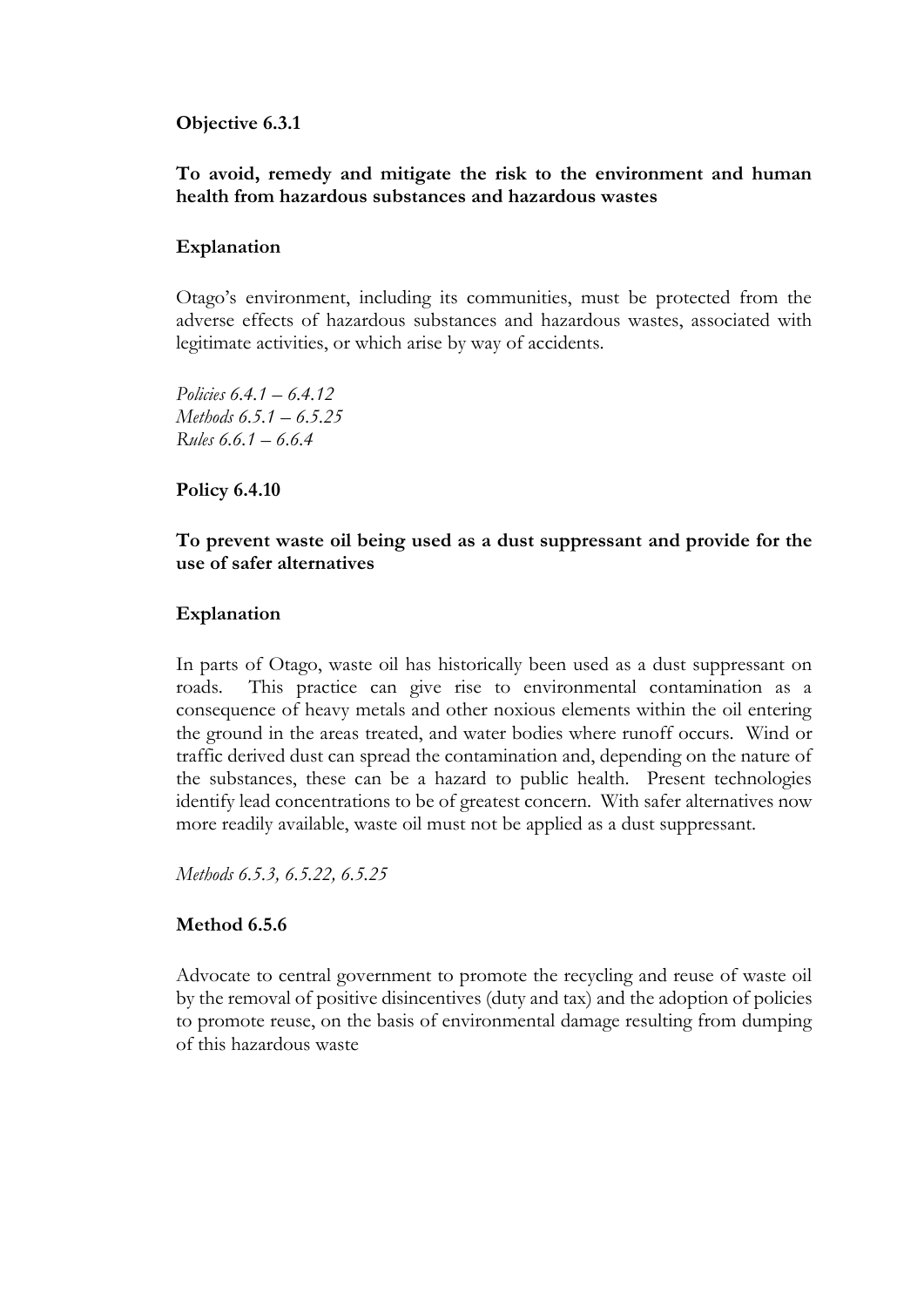### **Method 6.5.23**

Include a rule in this Plan which controls the discharge of dust suppressants.

## **Rule 6.6.2**

### **Discharge of dust suppressants (permitted activity)**

The discharge of a dust suppressant onto or into land is a permitted activity, provided that:

- (a) The dust suppressant is not a hazardous substance; or
- (b) The dust suppressant is approved under the Hazardous Substances and New Organisms Act 1996 and the use and discharge of dust suppressant is undertaken in accordance with all conditions of the approval; and
- (c) The discharge does not produce an objectionable odour, or a conspicuous oil or grease film, scum or foam in any:
	- (i) Lake, river or natural wetland; or
	- (ii) Drain or water race that flows to a lake, river, natural wetland or coastal marine area; or
	- (iii) Bore or soak hole; and
- (d) The discharge is not undertaken in a manner that results in ponding or overland flow that enters any:
	- (i) Lake, river, natural wetland or coastal marine area; or
	- (ii) Drain or water race that goes to any lake, river, natural wetland or coastal marine area.

## **Rule 6.6.3**

#### **Discharge of dust suppressants (discretionary activity)**

The discharge of a dust suppressant onto or into land is a discretionary activity where:

- (a) The discharge is not permitted by Rule 6.6.2; and
- (b) The dust suppressant is not waste oil.